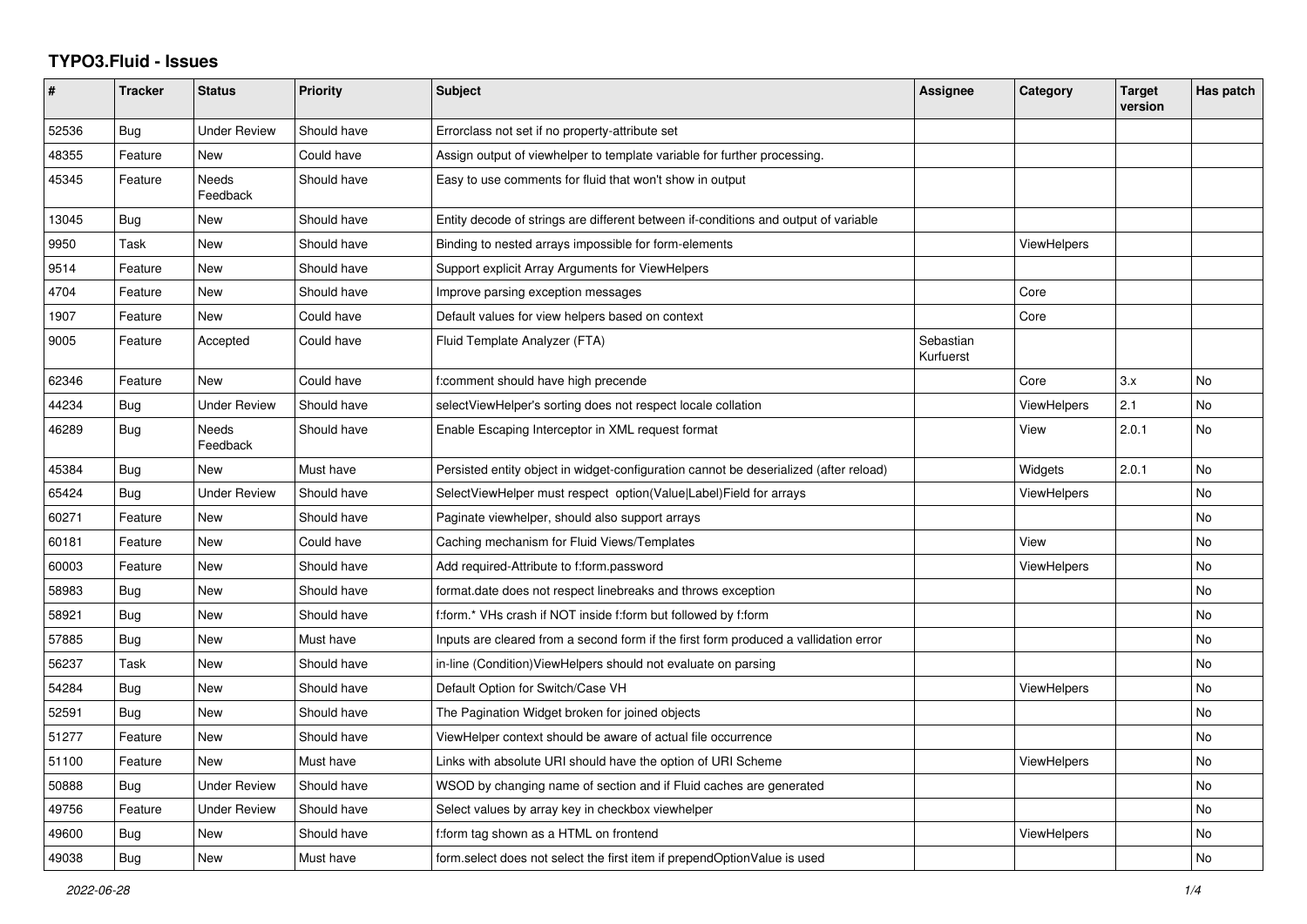| $\sharp$ | <b>Tracker</b> | <b>Status</b>       | <b>Priority</b> | Subject                                                                                                     | <b>Assignee</b> | Category    | <b>Target</b><br>version | Has patch |
|----------|----------------|---------------------|-----------------|-------------------------------------------------------------------------------------------------------------|-----------------|-------------|--------------------------|-----------|
| 47669    | Task           | New                 | Should have     | FormViewHelper does not define the default request method                                                   |                 |             |                          | <b>No</b> |
| 47006    | Bug            | <b>Under Review</b> | Should have     | widget identifier are not unique                                                                            |                 |             |                          | No        |
| 46545    | Feature        | <b>New</b>          | Should have     | Better support for arrays in options of SelectViewHelper                                                    |                 |             |                          | <b>No</b> |
| 46257    | Feature        | <b>Under Review</b> | Should have     | Add escape sequence support for Fluid                                                                       |                 | Core        |                          | No        |
| 46091    | Task           | Needs<br>Feedback   | Should have     | Show source file name and position on exceptions during parsing                                             |                 |             |                          | No        |
| 45394    | Task           | New                 | Should have     | Forwardport Unit test for standalone view                                                                   |                 | View        |                          | No        |
| 45153    | Feature        | New                 | Should have     | f:be.menus.actionMenuItem - Detection of the current select option is insufficient                          |                 |             |                          | No        |
| 43072    | Task           | <b>New</b>          | Should have     | Remove TOKENS for adding templates fallback in Backporter                                                   |                 | View        |                          | No        |
| 43071    | Task           | New                 | Should have     | Remove TOKENS for adding fallback teplates in B                                                             |                 |             |                          | No        |
| 42743    | Task           | New                 | Should have     | Remove inline style for hidden form fields                                                                  |                 |             |                          | <b>No</b> |
| 42397    | Feature        | New                 | Should have     | Missing viewhelper for general links                                                                        |                 |             |                          | No        |
| 40081    | Feature        | New                 | Should have     | Allow assigned variables as keys in arrays                                                                  |                 |             |                          | No        |
| 40064    | Bug            | New                 | Must have       | Multiselect is not getting persisted                                                                        |                 | ViewHelpers |                          | No        |
| 39990    | Bug            | New                 | Should have     | Same form twice in one template: hidden fields for empty values are only rendered<br>once                   |                 | Core        |                          | No        |
| 39936    | Feature        | <b>New</b>          | Should have     | registerTagAttribute should handle default values                                                           |                 | ViewHelpers |                          | No        |
| 38369    | Bug            | New                 | Must have       | Resource ViewHelpers should not fall back to request package                                                |                 | View        |                          | No        |
| 38130    | Feature        | <b>New</b>          | Should have     | Checkboxes and multiple select fields should have an assignable default value                               |                 |             |                          | <b>No</b> |
| 37619    | Bug            | New                 | Should have     | Fatal Error when using variable in name attribute of Section ViewHelper                                     |                 | ViewHelpers |                          | No        |
| 36655    | Bug            | New                 | Should have     | <b>Pagination Links</b>                                                                                     |                 | Widgets     |                          | No        |
| 36410    | Feature        | <b>New</b>          | Should have     | Allow templates to send arguments back to layout                                                            |                 | ViewHelpers |                          | No        |
| 34682    | Bug            | <b>Under Review</b> | Should have     | Radio Button missing checked on validation error                                                            |                 | ViewHelpers |                          | No        |
| 34309    | Task           | <b>New</b>          | Could have      | Unknown ViewHelpers cause exception - should be handled more graceful                                       |                 | ViewHelpers |                          | <b>No</b> |
| 33215    | Feature        | New                 | Should have     | RFC: Dynamic values in ObjectAccess paths                                                                   |                 |             |                          | No        |
| 31955    | Feature        | New                 | Should have     | f:uri.widget                                                                                                |                 | Widgets     |                          | No        |
| 30555    | Feature        | New                 | Could have      | Make TagBuilder more extensible                                                                             |                 | Core        |                          | No        |
| 28554    | Bug            | New                 | Should have     | (v4) implement feature flag to disable caching                                                              |                 |             |                          | No        |
| 28553    | Bug            | New                 | Should have     | improve XHProf test setup                                                                                   |                 |             |                          | No        |
| 28552    | <b>Bug</b>     | New                 | Should have     | (v5) write ViewHelper test for compiled run; adjust functional test to do two passes<br>(uncached & cached) |                 |             |                          | No        |
| 28550    | Bug            | New                 | Should have     | (v4) make widgets cacheable, i.e. not implement childnodeaccess interface                                   |                 |             |                          | No        |
| 28549    | <b>Bug</b>     | New                 | Should have     | make widgets cacheable, i.e. not implement childnodeaccess interface                                        |                 |             |                          | No        |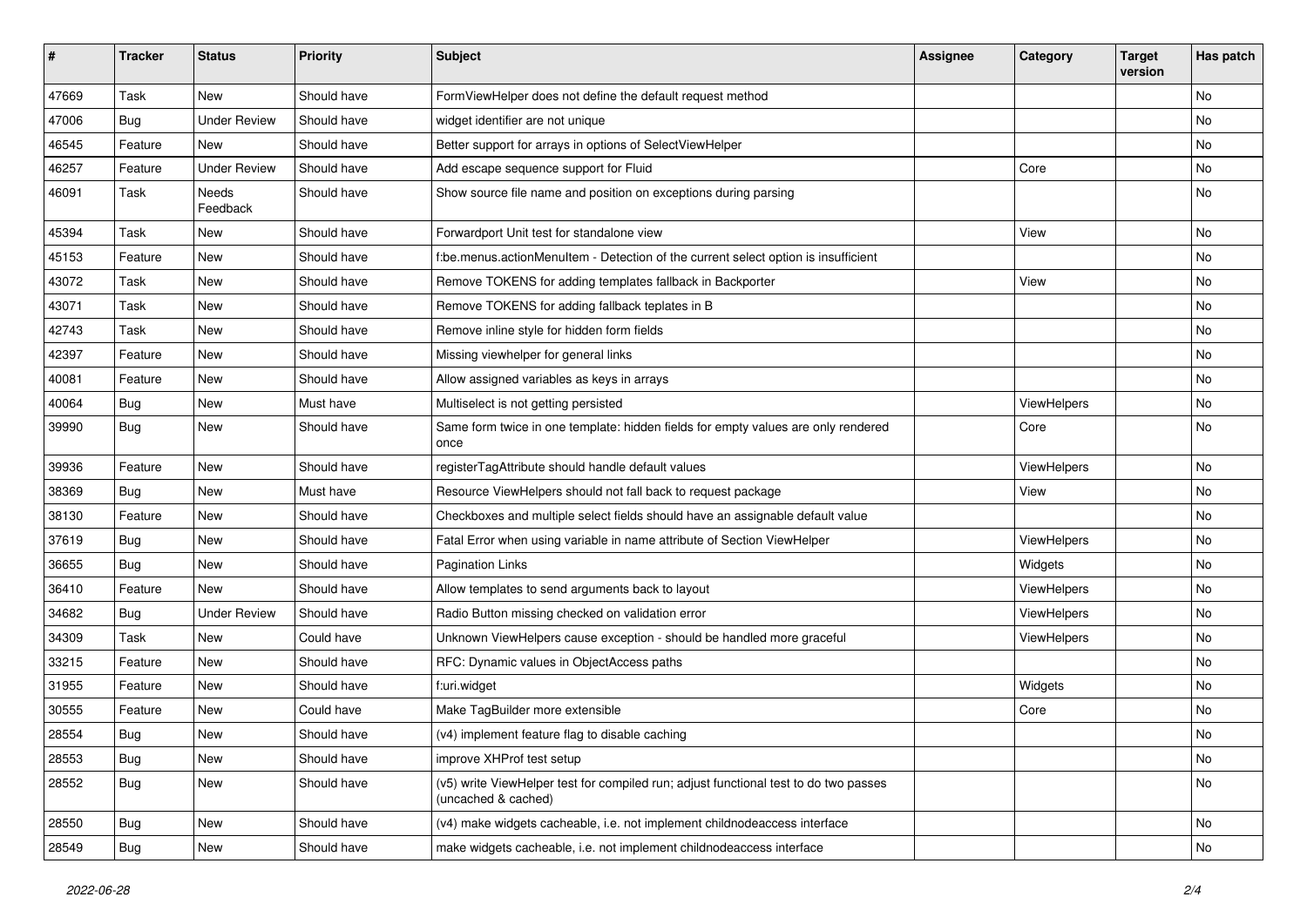| #     | <b>Tracker</b> | <b>Status</b>       | <b>Priority</b>      | Subject                                                                                                | <b>Assignee</b>              | Category    | <b>Target</b><br>version | Has patch |
|-------|----------------|---------------------|----------------------|--------------------------------------------------------------------------------------------------------|------------------------------|-------------|--------------------------|-----------|
| 27607 | Bug            | New                 | Must have            | Make Fluid comparisons work when first element is STRING, second is NULL.                              |                              | Core        |                          | <b>No</b> |
| 26664 | Task           | New                 | Won't have this time | Clean up Form ViewHelpers                                                                              |                              | ViewHelpers |                          | No        |
| 26658 | Task           | New                 | Won't have this time | Make Form ViewHelpers consistent                                                                       |                              | ViewHelpers |                          | No        |
| 10911 | Task           | New                 | Should have          | Tx_Fluid_ViewHelpers_Form_AbstractFormViewHelper->renderHiddenIdentityField<br>should be more reliable |                              | ViewHelpers |                          | No        |
| 10472 | Feature        | New                 | Could have           | Fluid Standalone distribution                                                                          |                              | Core        |                          | No        |
| 8989  | Feature        | Needs<br>Feedback   | Could have           | Search path for fluid template files                                                                   |                              | View        |                          | No        |
| 8648  | Bug            | New                 | Should have          | format.crop ViewHelper should support all features of the crop stdWrap function                        |                              | ViewHelpers |                          | No        |
| 5636  | Task           | <b>Under Review</b> | Must have            | Form_RadioViewHelper and CheckBoxViewHelper miss check for existing object<br>before it is accessed.   |                              |             |                          | No        |
| 3481  | Bug            | New                 | Should have          | Use ViewHelperVariableContainer in PostParseFacet                                                      |                              | Core        |                          | No        |
| 3291  | Feature        | Needs<br>Feedback   | Should have          | Cacheable viewhelpers                                                                                  |                              |             |                          | No        |
| 52419 | Bug            | New                 | Should have          | Wrong PHPDocs notation for default value inline f:translate viewhelper                                 |                              |             | 2.0                      | <b>No</b> |
| 54195 | Task           | New                 | Should have          | Rename and move FormViewHelper's errorClass value, currently 'f3-form-error'                           | Adrian Föder                 | ViewHelpers |                          | No        |
| 59057 | Bug            | <b>Under Review</b> | Must have            | Hidden empty value fields shoud be disabled when related field is disabled                             | <b>Bastian</b><br>Waidelich  | ViewHelpers |                          | No        |
| 53806 | Bug            | <b>Under Review</b> | Should have          | Paginate widget maximumNumberOfLinks rendering wrong number of links                                   | <b>Bastian</b><br>Waidelich  | Widgets     |                          | No        |
| 55008 | Bug            | <b>Under Review</b> | Should have          | Interceptors should be used in Partials                                                                | Christian Müller             |             |                          | No        |
| 33628 | Bug            | Needs<br>Feedback   | Must have            | Multicheckboxes (multiselect) for Collections don't work                                               | Christian Müller             | ViewHelpers |                          | No        |
| 3725  | Feature        | New                 | Could have           | CSS Engine                                                                                             | Christian Müller             | ViewHelpers |                          | No        |
| 37095 | Feature        | New                 | Should have          | It should be possible to set a different template on a Fluid TemplateView inside an<br>action          | Christopher<br><b>Hlubek</b> |             |                          | No        |
| 43346 | Feature        | <b>Under Review</b> | Should have          | Allow property mapping configuration via template                                                      | Karsten<br>Dambekalns        | ViewHelpers | 2.1                      | No        |
| 8491  | Task           | Needs<br>Feedback   | Should have          | link.action and uri.action differ in absolute argument                                                 | Karsten<br>Dambekalns        | ViewHelpers |                          | No        |
| 36662 | Bug            | Needs<br>Feedback   | Should have          | Checked state isn't always correct when property is collection                                         | Kevin Ulrich<br>Moschallski  | ViewHelpers | 1.1.1                    | No        |
| 52640 | Feature        | <b>Under Review</b> | Should have          | Create an UnlessViewHelper as opposite to the IfViewHelper                                             | Marc Neuhaus                 |             |                          | No        |
| 33551 | <b>Bug</b>     | New                 | Must have            | View helper values break out of a partial scope                                                        | Sebastian<br>Kurfuerst       | Core        |                          | No        |
| 28551 | Bug            | Accepted            | Should have          | (v4) backport VHTest                                                                                   | Sebastian<br>Kurfuerst       |             |                          | No        |